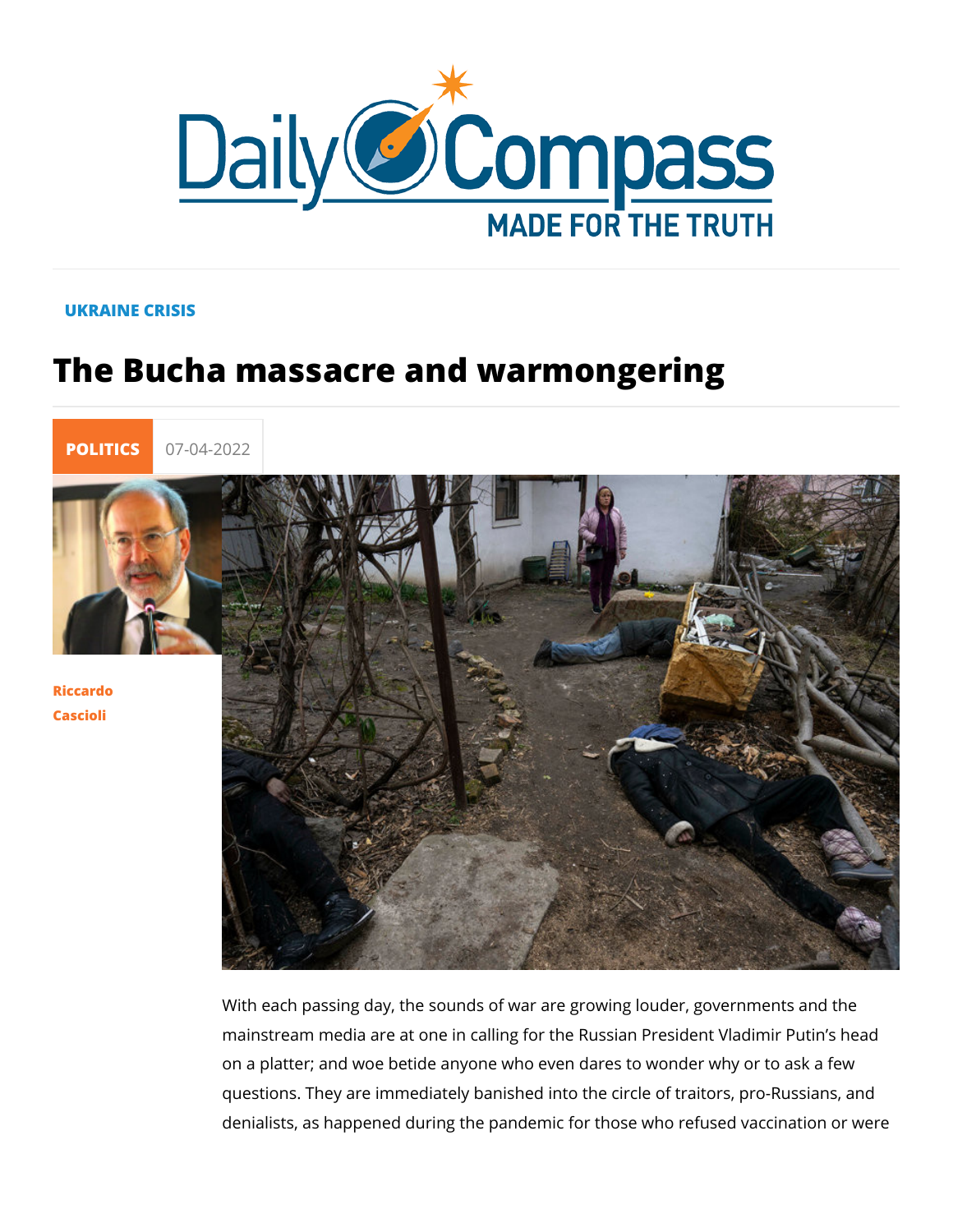critical of the Covid Pass.

So, now the enemy is Russia, and PutinO in Tpuaerstickauy anttaly toget with other European countries, expelled 30 Russian diplomats, to national security; yesterday the European Union will launch Russia. And, above all, the military involvement of Western co is increasing day by day: yesterday even the Secretary General Stoltenberg, reiterated that NATO will increase its military sup

The soundtrack to this arms race is the mastheacterwim near the town the town the town and the sound the sound the sound the sound the sound the sound the sound the sound the sound the sound the sound the sound the sound t capital Kiev where - after the withdrawal of Russian soldiers tortured and murdered civilians were found. The Bucha massac the main indictment against Putin, once again described as a President Joe Biden. This makes it unthinkable to put up any r escalation.

Yet<mark>as we wrote yesatneddan y</mark> several war correspondents claim, th clarify about what happened hier)Bucha (see

Obviously, just asking a icsuensettion with accusations or insults of a this would be enough to raise suspicions. This is not because the Russian military is capable of such atrocities, of course: h provides many examples. But the Ukrainians have also been gu this is what war is all about. Above all, we also know very wel plays in this war, as in all wars. And how many times have fac demonise the enemy and justify the war. This month we have a propaganda in action, on both sides. So nothing should surpris question of a culture of doubt, or conspiracy theory, or sympa question of prudence in the face of facts whose explanation is